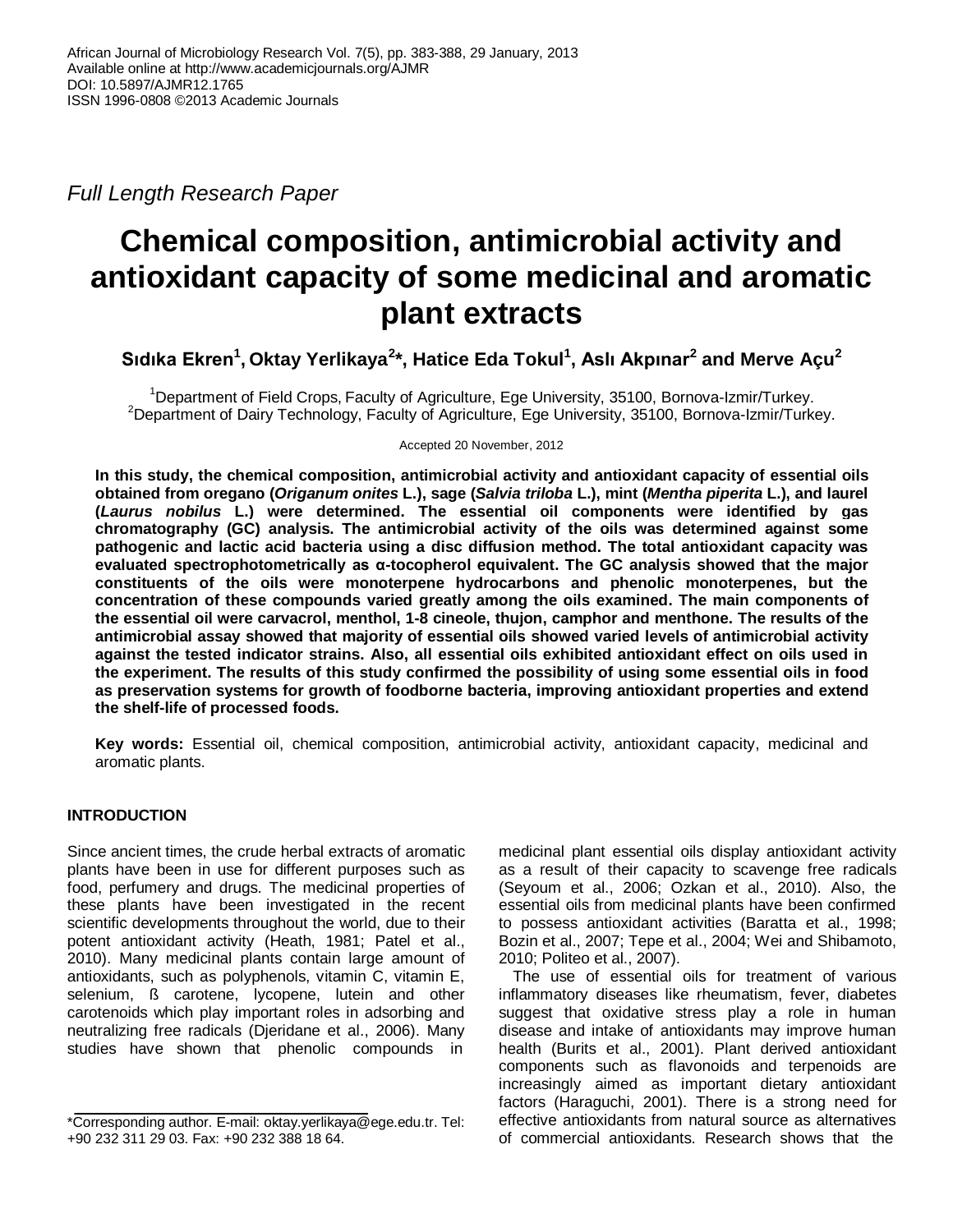main compounds of the essential oils have antioxidant activity (Ruberto and Barata, 2000). Also, recent studies focused on antimicrobial properties of essential oils (Nakamura et al., 2004). Essential oils and/or their components are becoming increasingly popular as natural antimicrobial agents to be used for a wide variety of purposes, including food preservation, complementary medicine and natural therapeutics. At present essential oils are used by the flavouring industry for flavour enhancement and for their antioxidant effect, for the potential use of these oils as natural antimicrobial agent has been less explored (Di Pasqua et al., 2005).

Among the countries in the Middle East, the richest flora has been reported for the Anatolian peninsula. Turkish flora includes more than 9000 plants species. About 3000 are endemic and 1000 are used as medicine and aromatic in Turkey (Ozgüven et al., 2005). The main medicinal and aromatic plants are produced, exported and sold in the Akhtar or Attars such as laurel leaves, anise seed, thyme and oregano, cumin seeds, sage, fennel seeds, juniper, berries, red pepper, linden flowers, rosemary, mahaleb, sumac and mint, etc. The list of natural remedies was sold in Akhtar shops since ancient times in our country.

The antibacterial activities of spices and essential oils have been known for a long time, and a number of research projects on the antimicrobial effect of oregano, thyme and savory plants, essential oils and their derivatives have been reported. Research reports on the essential oil composition of black thyme (*T. spicata*) and oregano (*O. onites*) are limited, whereas the oils of wild oregano (*O. minutiflorum*) and wild savory (*S. cuneifolia*) have never been studied before. Especially, wild oregano is endemic in Turkey, and so it has a special importance for the study (Baydar et al., 2004).

Aromatic and medicinal plants are the source of natural antioxidants thanks to their main secondary metabolites such as polyphenols and essential oils (Singer et al., 2003). Earlier authors (Tanaka et al., 1988) observed a direct correlation between antioxidant activity and reducing power of certain plant extracts.

The aim of the present study was to assess the composition, antimicrobial activity, and antioxidant capacity of four essential oils from medicinal and aromatic plants which are sold in Akhtar.

### **MATERIALS AND METHODS**

The plant of sage (*Salvia triloba* L.), mint (*Mentha piperita* L.), laurel (bay) (*Lauris nobilis* L.), and oregano (*Origanum onites* L.) were purchased in Akhtar in Izmir, Turkey.

#### **Essential oil analysis (%)**

Dry leaf materials of 10 g were subjected to a 3 h water-distillation using a Neo-Clevenger apparatus and the extracted essential oils were stored at 4°C until gas chromatography (GC) analysis.

Essential oil ratios of the plants were determined by volumetric method (ml/100 g) (Wichtl, 1971).

#### **Composition of the essential oils**

Essential oils were analyzed by GC. Gas chromatography analysis of the essential oils was performed using an Agilent 6890 N chromatograph equipped with flame-ionization detection (GC–FID). Compounds were separated on a 30 m x 0.25 mm, 0.25 μm film thickness, DB-Wax capillary column, with helium as carrier gas at a constant flow rate of 1 ml/min. The oven temperature program was 45°C (2 min), 45 to 250°C (3°/min), 250°C (34 min), and the injector and detector temperatures were 250°C. Identification of the components was based on comparison of their relative retention times (RT) with those of authentic standards found in the laboratory.

#### **Antimicrobial activity**

*In vitro* antimicrobial activity of essential oils against *Esherichia coli* O157:H7 ATCC 8739, *Listeria monocytogenes* ATCC 7644, *Salmonella typhimurium* ATCC 14028, *Staphylococcus aureus* ATCC 25923, *Enterococcus faecalis* ATCC 29212, *Enterococcus faecium* B-2354, *Enterococcus casseliflavus* B-3502, *Streptococcus thermophilus* ST36, *Lactobacillus casei* B-1922, *Lactobacillus casei* L26, *Lactobacillus rhamnosus* B-442, *Lactobacillus rhamnosus* CSL, *Lactobacillus plantarum* B-4496, and *Lactobacillus plantarum*  CSL was determined by disc diffusion method. Suspensions of the test bacteria were added which contained 25 ml sterile tryptic soy agar at 44 to 48°C, and poured into Petri plates (8 cm diameter). Essential oils were applied at doses of 0 (control), 5, 10, 15, 20 μl (Bauer et al., 1966; Celikel and Kavas, 2008). Plates were incubated in appropriate temperature for 48h. After the incubation, forming inhibition zones were measured in the medium as millimeter (mm). Antimicrobial activity was evaluated as negative (-) for zone diameters less than 6 mm. The experiment was performed in duplicate.

#### **Antioxidant capacity**

The antioxidant activity of the extract was evaluated by the phosphomolybdenum method according to the procedure describe by Prieto et al. (1999). The assay was based on the reduction of Mo (VI) to Mo (V) by the extract and subsequent formation of a green phosphate/Mo (V) complex at acidic pH. An aliquot 0.2 ml of sample solution containing a reducing species was combined in tubes with 2 ml of reagent solution (0.6 M sulfuric acid, 28 mM sodium phosphate and 4 mM ammonium molybdate). The tubes containing the reaction solution were incubated at 95°C for 90 min. After the samples had cooled to room temperature, the absorbance of the solution of each was measured at 695 nm using a spectrophotometer (Analytikjena Spekol-1300) against blank after cooling to room temperature. Methanol (0.2 ml) in the place of extract was used as the blank. The antioxidant capacities were expressed as equivalents of gram α-tocopherol.

#### **RESULTS AND DISCUSSION**

#### **Chemical composition of the essential oils**

The chemical composition of the essential oils of oregano, sage, mint and laurel are shown in Table 1.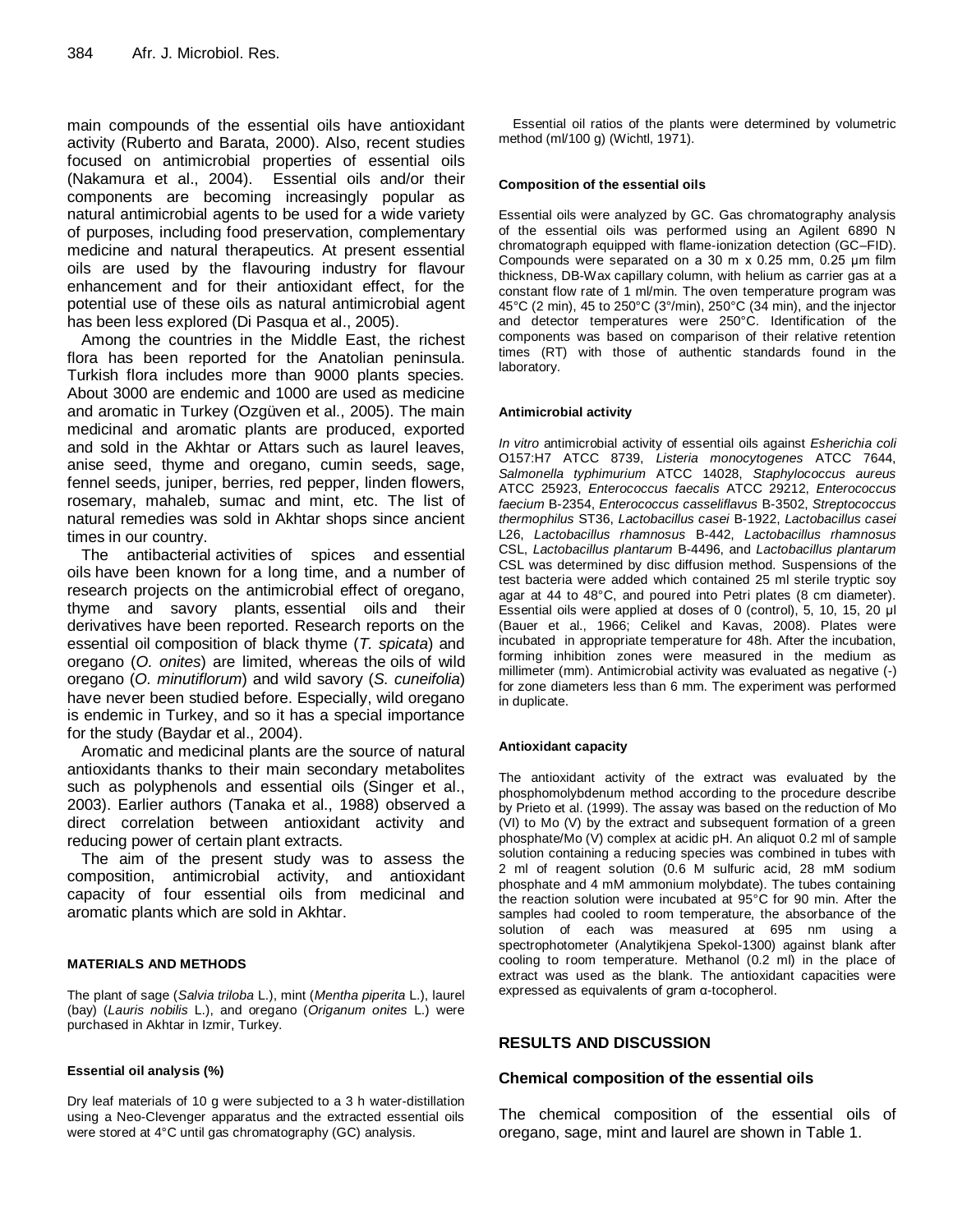| <b>Chemical component</b> | Oregano<br>Origanum onites L.) | <b>Mint</b><br>(Mentha piperita L.) | <b>Sage</b><br>(Salvia triloba L.) | Laurel<br>(Laurus nobilus L.) |  |  |
|---------------------------|--------------------------------|-------------------------------------|------------------------------------|-------------------------------|--|--|
| $\alpha$ -Pinen           | 0.14                           | 0.37                                | 3.91                               | 5.77                          |  |  |
| <b>ß-Pinen</b>            | 0.07                           | 0.12                                | 3.25                               | 0.76                          |  |  |
| Myrecene                  | 0.38                           | 0.14                                | 3.50                               |                               |  |  |
| $\alpha$ -Humulene        |                                | 0.859                               | 1.30                               | 0.12                          |  |  |
| trans-caryophylene        |                                | 1.71                                | 5.22                               | 3.06                          |  |  |
| $\gamma$ -Terpinen        | 1.70                           | 0.11                                | 1.17                               | 0.15                          |  |  |
| Menthofuran               | 0.11                           | 6.13                                |                                    |                               |  |  |
| Carvon                    | 0.37                           | 10.61                               |                                    | 0.42                          |  |  |
| Pulegon                   | 0.30                           | 2.12                                |                                    |                               |  |  |
| Menthone                  | 0.13                           | 20.15                               |                                    |                               |  |  |
| Thujon                    | 1.05                           |                                     | 30.55                              |                               |  |  |
| Borneol                   | 1.59                           | 0.06                                | 5.01                               |                               |  |  |
| Carvacrol                 | 65.49                          |                                     | 2.44                               | 0.25                          |  |  |
| 1-8-cineole               |                                | 5.59                                | 11.45                              | 44.97                         |  |  |
| Menthol                   | 0.07                           | 35.12                               |                                    |                               |  |  |
| Linalool                  | 12.54                          |                                     |                                    | 9.22                          |  |  |
| Camphor                   | 1.00                           | 1.50                                | 20.33                              | 1.20                          |  |  |
| Thymol                    | 2.75                           |                                     | 1.11                               | 0.15                          |  |  |

**Table 1.** Chemical composition of essentials oil (%).

The essential oil from oregano consisted mainly of carvacrol (65.49%), linalool (12.54%), thujon (11.05%),  $\gamma$ terpinene (1.70%) and borneol (1.59%) respectively. Many studies reported that main components of essential oil from oregano are carvacrol, thujon,  $\gamma$  terpinene,  $\rho$ cymene, borneol, linalool and  $\alpha$  terpinene (Baser et al., 1993; Ceylan et al., 2003; Demirci et al., 2004; Toncer et al., 2009; Basmacıoğlu-Malayoğlu et al., 2011; Ozkan and Erdogan, 2011).

In mint essential oil, 13 compounds were identified (Table 1). The main components were menthol, menthone, menthofuran, 1-8 cineole, pulegan, trans coryophyllene. Several studies reported that the essential oilcomponent of mint are menthol, menthone, carvone, menthofuran, 1-8 cineole (Ozgüven and Kırıcı, 1999; Kızıl et al., 2010; Telci and Sahbaz, 2005; Mkaddem et al., 2009; Agarwal, 2008; Telci et al., 2011).

The thujon (30.55%), camphor (20.33%), 1-8 cineole (11.45%), trans coryophyllene (5.22%) and borneol (5.01%) constituted the main fraction of sage. Similar results have been published for other studies (Delamare et al., 2007; Marino et al., 2001; Putievsky et al., 1990).

The most abundent components in laurel essential oil were 1-8 cineole (44.97%), linalool (9.22%),  $\alpha$  pinen (5.77%), camphor (1.20%), and trans coryophyllene (3.06%). Similar results were obtained by other researsces (Basmacıoğlu-Malayoğlu, 2011; Politeo et al., 2007; Kosar et al., 2005; Sangun et al., 2007).

# **Antimicrobial activity**

Antimicrobial activity of essential oils and inhibition zones

are given Table 2. Majority of the essential oils showed varied levels of antimicrobial activity against the tested strains and the diameters of growth inhibition zone ranged from 7 mm to 22 mm for test bacteria (including the diameter of the disc-6 mm). The results of antimicrobial assay showed that the most effective essential oil was extracted from *Origanum onites* L. then followed by *Laurus nobilus* L., *Mentha piperita* L. and *Salvia triloba* L., respectively.

The highest antimicrobial activity was determined in *Laurus nobilus* L. then followed by *Origanum onites* L., *Mentha piperita* L. and *Salvia triloba* L., respectively. 20 μl application of oil extraction in all examples showed inhibition effect against *E. coli* and *S. typhimurium*. When application of at least 15 μl *Origanum onites* L. had an effect on *S. thermophilus* ST36, it was seen that only extraction of *Origanum onites* L. oil had an effect on *L. rhamnosus* CSL. As well, it was seen that amount of oil had a positive effect on inhibition levels; *Origanum onites* L. oil can be a good source of antimicrobial agents in some food products for bio preservation and medical applications.

Askun et al. (2009) investigated the antimicrobial activity of *Origanum onites* L. against to *Staph. aureus*, *E. faecalis*, *B. cereus*, *E. coli*, and *S. typhimurium* and the best antibacterial activity (MIC 640 μg/mL) was shown against *S. typhimurium.* 

Lisin et al. (1999) researched the antimicrobial activity of essential oils that were extracted from two oregano species. The results show that while it was effective on *S. aureus* and *E. coli,* there was no effect on *P. aeruginosa.* In another study, essential oils of laurel and two oregano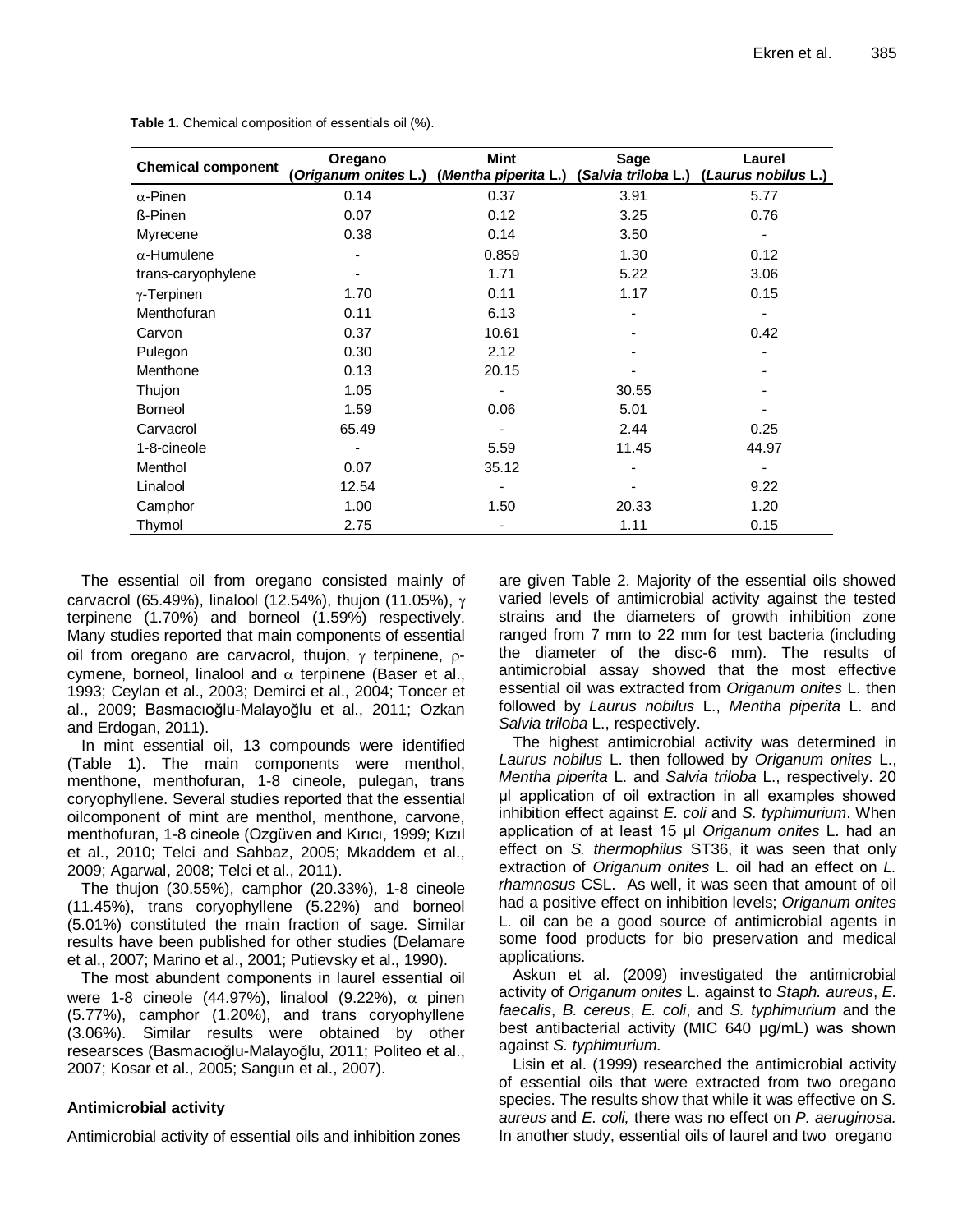| Indicator strain<br>$(5 \mu L)$    |         |         |              |             | M            | M       | M            | M           |              |         |              |             |              |              |              |    |
|------------------------------------|---------|---------|--------------|-------------|--------------|---------|--------------|-------------|--------------|---------|--------------|-------------|--------------|--------------|--------------|----|
|                                    | (10 µL) | (15 µL) | $(20 \mu L)$ | $(5 \mu L)$ | $(10 \mu L)$ | (15 µL) | $(20 \mu L)$ | $(5 \mu L)$ | $(10 \mu L)$ | (15 µL) | $(20 \mu L)$ | $(5 \mu L)$ | $(10 \mu L)$ | $(15 \mu L)$ | $(20 \mu L)$ |    |
| Listeria monocytogenes ATCC 7644   |         |         |              |             |              |         |              |             |              |         |              |             |              |              |              |    |
| Escherichia coli O157:H7 ATCC 8739 | 9       | 12      | 13           | 15          |              | 12      | 12           | 14          | 14           | 18      | 18           | 19          |              |              |              | 10 |
| Salmonella typhimurium ATCC 14028  | 9       | 10      |              | 12          | 16           | 18      | 19           | 20          | 8            | 10      | 11           | 12          | 20           | 21           | 22           | 23 |
| Staphylococcus aureus ATCC 25923   |         |         |              |             |              |         | ۰            |             |              |         | 10           | 10          | 10           | 12           |              | 13 |
| Enterococcus faecalis ATCC 29212   |         |         |              |             |              |         |              |             |              |         |              |             |              |              |              |    |
| Enterococcus faecium B-2354        |         |         |              |             |              |         |              |             |              |         |              |             |              |              |              |    |
| Enterococcus casseliflavus B-3502  |         |         |              |             |              |         |              |             |              |         |              |             |              |              |              | 12 |
| Streptococcus thermophilus ST36    |         |         |              |             |              |         |              |             |              |         |              |             |              |              |              | 10 |
| Lactobacillus casei B-1922         |         |         |              |             |              |         |              |             |              |         |              |             |              |              | 10           | 12 |
| Lactobacillus casei B26            |         |         |              |             |              |         |              |             |              |         |              |             |              | 13           | 10           |    |
| Lactobacillus rhamnosus B-442      |         |         |              | 8           |              |         |              |             |              |         |              |             |              |              |              |    |
| Lactobacillus rhamnosus CSL        |         |         |              |             |              |         |              |             |              |         |              |             |              |              |              | 10 |
| Lactobacillus plantarumB-4496      |         |         |              |             |              |         |              |             |              |         |              |             | 13           | 14           | 14           | 16 |
| Lactobacillus plantarum CSL        |         |         |              |             |              |         |              |             |              |         |              |             |              |              |              | 13 |

**Table 2.** Antimicrobial activity of essential oils extracted from various plants (mm).

S, sage (*Salvia triloba* L.); M, mint (*Mentha piperita* L.); L, laurel (*Laurus nobilus* L.); O, oregano (*Origanum onites* L.).

species were tried on *E. coli.* It was seen that two oregano species had the highest bacteriostatic and bactericidal effect (Burt and Reinders, 2003).

Ertürk et al. (2010) examined the antimicrobial activity of oregano and mint volatile oils on 21 bacteria and  $\overline{7}$  yeasts by disc diffusion method. Researchers showed that oregano volatile oil was more effective than mint oil; also the difference between the oregano and mint inhibition field diameters was significant.

In a research, Nalbantbaşı and Gölcü (2009) indicated that oregano and mint had an antimicrobial effect on *E. gallinarum, E. faecalis, B. subtilis, E. coli, Candida albicans, Saccharomyces cerevisiae and Candida crusei.* In a study by Aydın (2008) did in Kafkas University, it was seen that while oregano had a strong antimicrobial effect on *E. coli O157: H7, S. aureus, Yersinia enterocolitica* and *Listeria monocytogenes,* mint was effective on *S. aureus,* 

*Y. enterocolitica* and *L. monocytogenes.* Our results are in concert with the results of various researches (Dorman et al., 2000; O'Gara et al., 2000; Burt et al., 2003; Benli and Yigit, 2005).

#### **Antioxidant capacity**

Antioxidant research is an important topic in the medical field as well as in the food industry. Recent researches with important bioactive compounds in many plant and food materials have received much attention. Total antioxidant capacity of *Salvia officinalis*, *Menta longifolia*, *Laurus nobilis* and *Thymus vulgaris* extracts, expressed as the number of gram equivalents of α-tocopherol, is shown in Table 3.

All essential oils exhibited antioxidant effect on oils used in the experiment. The highest antioxidant activity was found in *Laurus nobilus* L.

then followed by *Origanum onites* L., *Mentha piperita* L. and *Salvia triloba* L., respectively.

Saha et al. (2008) showed the antioxidant potential of the methanol extract of the leaves of *Mimusops elengi* Linn. by using 1, 1-diphenyl-2 picrylhydrazyl (DPPH) scavenging assay, reducing power and total antioxidant capacity. They found that total antioxidant activity was also found to increase in a dose dependent manner. Bozan et al. (2002) worked on antioxidant properties of several Salvia species, and found that *S. fruticosa* had moderate antioxidant activity in comparison to the other species. The antioxidant activity of the samples was found to be higher for the second harvesting year whereas there were no significant differences between wild and cultivated *S. fruticosa* during storage period (Dincer et al., 2012).

In another study, the essential oil of aerial parts of *Salvia lanigera* Poir. (Lamiaceae) growing wild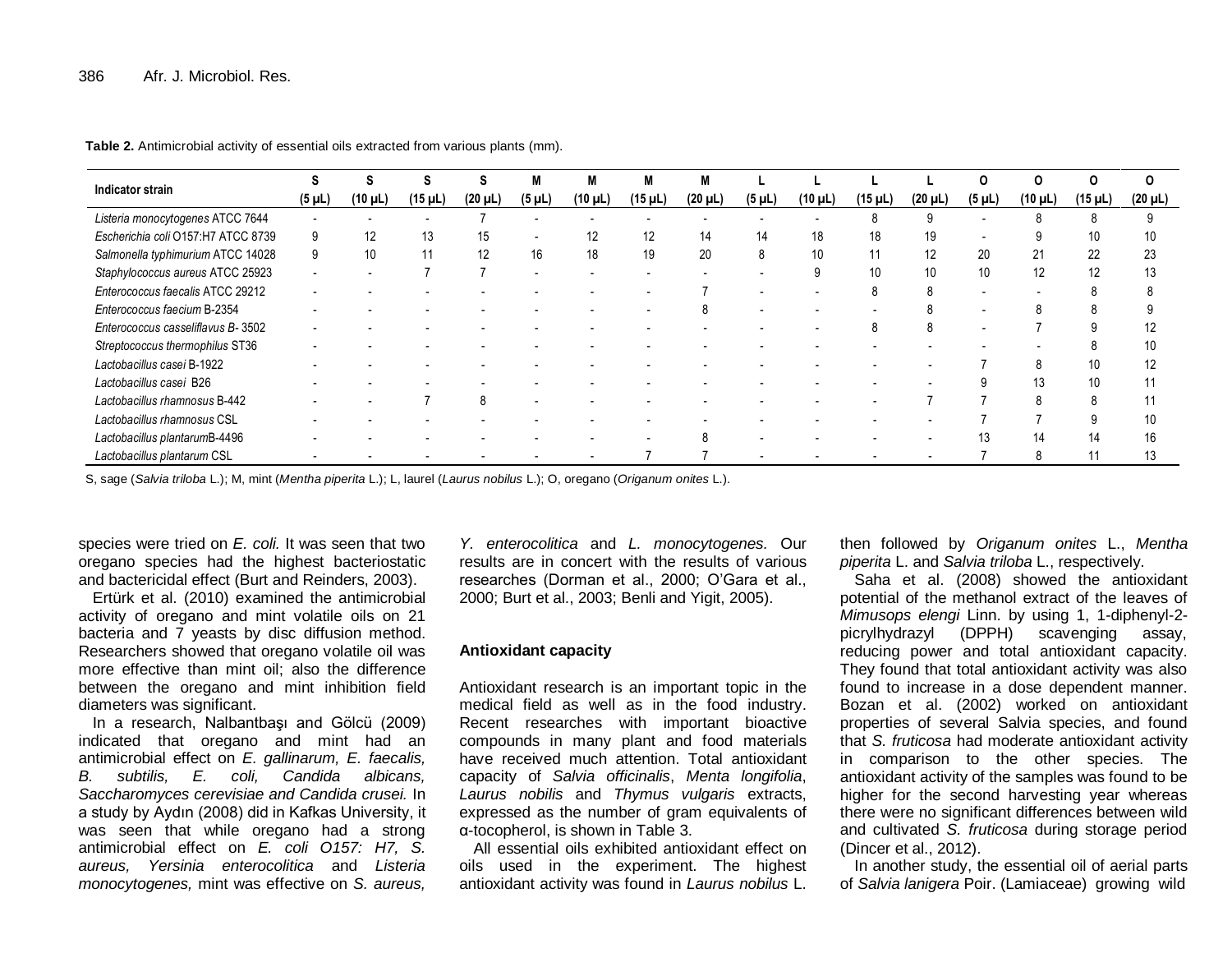| <b>Plant extract</b>         | <b>Total antioxidant capacity</b> |  |  |  |  |  |
|------------------------------|-----------------------------------|--|--|--|--|--|
| (Salvia triloba L.) sage     | 1.156                             |  |  |  |  |  |
| (Mentha longifolia L.) mint  | 2.023                             |  |  |  |  |  |
| (Laurus nobilis L.) laurel   | 5.431                             |  |  |  |  |  |
| (Origanum onites L.) oregano | 3.200                             |  |  |  |  |  |

**Table 3.** Antioxidant capacity of medicinal and aromatic plant extracts (nmol α-tocopherol/g).

in Cyprus was obtained by hydro-distillation and was analysed by GC and GC–MS. A total of 67 compounds, representing 93.6% of the oil, were identified. Antioxidant activity of the oil was evaluated by using DPPH and FRAPS methods together with three antioxidant standards, L-ascorbic acid, tert-butyl-4-hydroxy toluene (BHT) and gallic acid. A nearly identical trend was observed in FRAP assay and the comparable results  $(5.56 \pm 0.2$  and  $6.44 \pm 0.4$  mmol Trolox/L for DPPH and FRAP, respectively) reflect either comparable amounts of radical scavengers and reductants in the sample or the possibility that oil components are similarly reactive against both oxidant systems (Tenore et al., 2011).

Hinneburg et al. (2006) showed that 1 g of laurel extract was as effective as about 212 mg of trolox in the prevention of lipid peroxidation. In the linoleic acid peroxidation assay, 1 g of the laurel extract was as effective as 212 mg of trolox. Thus, it is a promising alternative to synthetic substances as food ingredients with antioxidant activity.

Inan et al. (2012) determined antioxidant effects of mint (Mentha spicata L.), laurel (Laurus nobilis L.) and myrtle leaf (Myrtus communis L.) essential oils on pomegranate kernel, poppy, grape and linseed. Essential oils at the level of 0.01 and 0.05% were added into the oils and stored in a drying oven (60°C) for six weeks and analyzed for peroxide value. An important increase was observed in the peroxide values during the experiment period. The levels of 0.05% of essential oils were found to save the values lower than levels of 0.01% and control samples. In conclusion, the use of essential oils improved the oxidative stability and fastened the viscosity values of the edible oils.

## **Conclusions**

The results reveal that the main component of the essential oil of carvacrol (65.49%), linalool (12.54%), thujon (11.05%) in oregano; menthol (35.12%), menthone (20.15%), carvon (10.61%) in mint; thujon (30.55%), camphor (20.33%), 1-8 cineole (11.45%) in sage; and 1- 8cineole (44.97%), linalool (9.22%),  $\alpha$  pinen (5.77%) in laurel. The results of antimicrobial assay show that the most effective essential oil was extracted from *Origanum onites* L. followed by *Laurus nobilus* L., *Mentha piperita* L. and *Salvia triloba* L., respectively. The highest antioxidant activity was found in *Laurus nobilus* L. then followed by *Origanum onites* L., *Mentha piperita* L. and *Salvia triloba* L., respectively.

## **ACKNOWLEDGEMENT**

A part of this research was presented at the "FoodMicro Congrees 2012-Global Issues in Food Microbiology, 3-7 September 2012, Istanbul-Turkey" as poster proceeding.

#### **REFERENCES**

- Agarwal AA (2008). Chemical composition of major essential oil of India. Published by Swaraj Herbal Plants Ltd. Barabanki, India. p. 281.
- Askun T, Tumen G, Satil F, Ates M (2009). Characterization of the phenolic composition and antimicrobial activities of Turkish medicinal plants. Pharm. Biol. 47:563-571.
- Aydin BD (2008). Bazı Tıbbi Bitki ve Baharatların Gıda Patojenleri Üzerine Antibakteriyel Etkisinin Araştırılması. Kafkas Üniv. Vet. Fak. Derg. 14:83-87.
- Baratta MT, Dorman HJD, Deans SG, Biondi DM, Ruberto G (1998). Chemical composition, antimicrobial and antioxidative activity of laurel, sage, rosemary, oregano and coriander essential oils. J. Essent. Oil Res. 10(6):618-627.
- Baser KHC, Özek T, Tümen G, Sezik E (1993). Composition of the essential oils of Turkish *Origanum* species with commercial importance. J. Essent. Oil Res. 5(6):619-623.
- Basmacıoğlu-Malayoğlu H, Özdemir P, Hameş-Kocabaş EE (2011). Chemical composition and antibacterial activity of the essential oils from some plant species. Ege Üniv. Ziraat Fak. Derg. 48:11-18. ISSN 1018-8851.
- Bauer AW, Kirby WMM, Sherries JC, Turck M (1966). Antibiotic susceptibility testing by single disk method. Am. J. Clin. Pathol. 45:493-496.
- Baydar H, Sagdic O, Ozkan G, Karadogan T (2004). Antibacterial activity and composition of essential oils from<br>Origanum, Thymbra and Satureja species with commercial *Origanum*, *Thymbra* and *Satureja* species with commercial Importance in Turkey. Food control 15(3):169-172.
- Benli M, Yigit N (2005). Ülkemizde Yaygın Kullanımı Olan Kekik (*Thymus vulgaris*) Bitkisinin Antimikrobiyal Aktivitesi. Orlab On-Line Mikrobiyoloji Dergisi 3(8):1-8.
- Bozan B, Ozturk N, Kosar M, Tunalier Z, Baser KHC (2002). Antioxidant and free radical scavenging activities of eight *Salvia* species. Chem. Nat. compound 38:198-200.
- Bozin B, Mimica-Dukic N, Samojlik I, Jovin E (2007). Antimicrobial and antioxidant properties of rosemary and sage (*Rosmarinus officinalis* L. and *Salvia officinalis* L., Lamiaceae) essential oils. J. Agric. Food Chem. 55:7879-7885.
- Burits M, Asres K, Bucar F (2001). The antioxidant activity of the essential oils of *Artemisia afra*, *A. abyssinica* and *Juniperus procera*. Phytother. Res. 15:103-108.
- Burt SA, Reinders RD (2003). Antibacterial activity of selected plant essential oils against *Escherichia coli* O157:H7. Lett. Appl. Microbiol. 36:162-167.